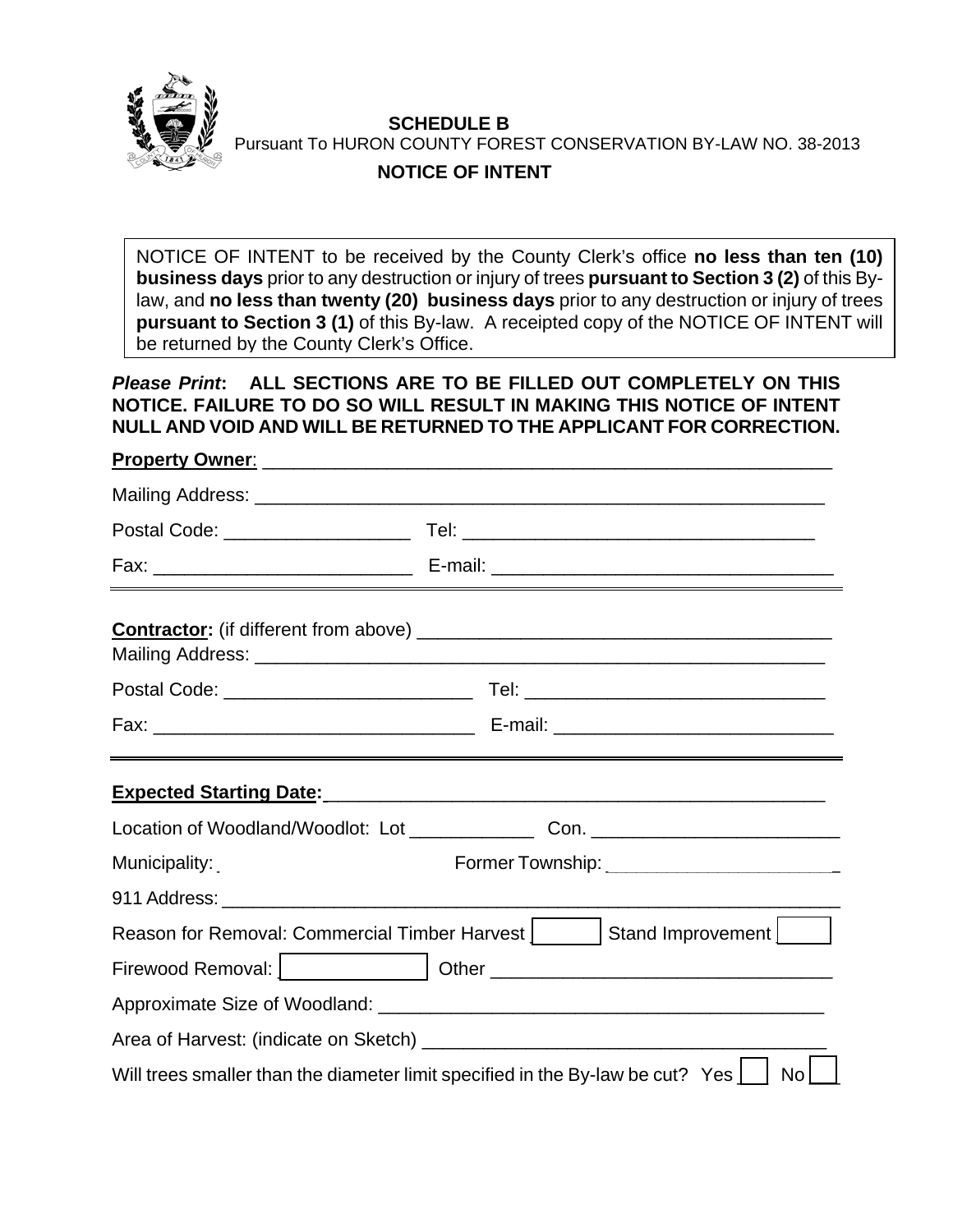| Paint Colour Used: _________________                                                                                                                                                                                           |
|--------------------------------------------------------------------------------------------------------------------------------------------------------------------------------------------------------------------------------|
|                                                                                                                                                                                                                                |
|                                                                                                                                                                                                                                |
| Qualifications: Letters and Contract and Contract and Contract and Contract and Contract and Contract and Contract and Contract and Contract and Contract and Contract and Contract and Contract and Contract and Contract and |

It is the responsibility of the owner or authorized agent to have marked with paint, on two sides and at the base of the tree, all the trees to be harvested.

If the woodland or woodlot is not harvested within one year of receipt of this Notice of Intent, this Notice is null and void.

## **TREE HARVEST SUMMARY**

(A legible tally sheet can be substituted and attached)

| <b>Tree Species</b> | No. | <b>Description of Area</b>                                         |  |
|---------------------|-----|--------------------------------------------------------------------|--|
|                     |     | <b>Indicates North</b>                                             |  |
|                     |     |                                                                    |  |
|                     |     |                                                                    |  |
|                     |     |                                                                    |  |
|                     |     |                                                                    |  |
|                     |     |                                                                    |  |
|                     |     |                                                                    |  |
|                     |     |                                                                    |  |
|                     |     |                                                                    |  |
|                     |     | (Include property boundaries, road                                 |  |
| <b>Total Trees</b>  |     | names, notable land features, access<br>point and area of harvest) |  |